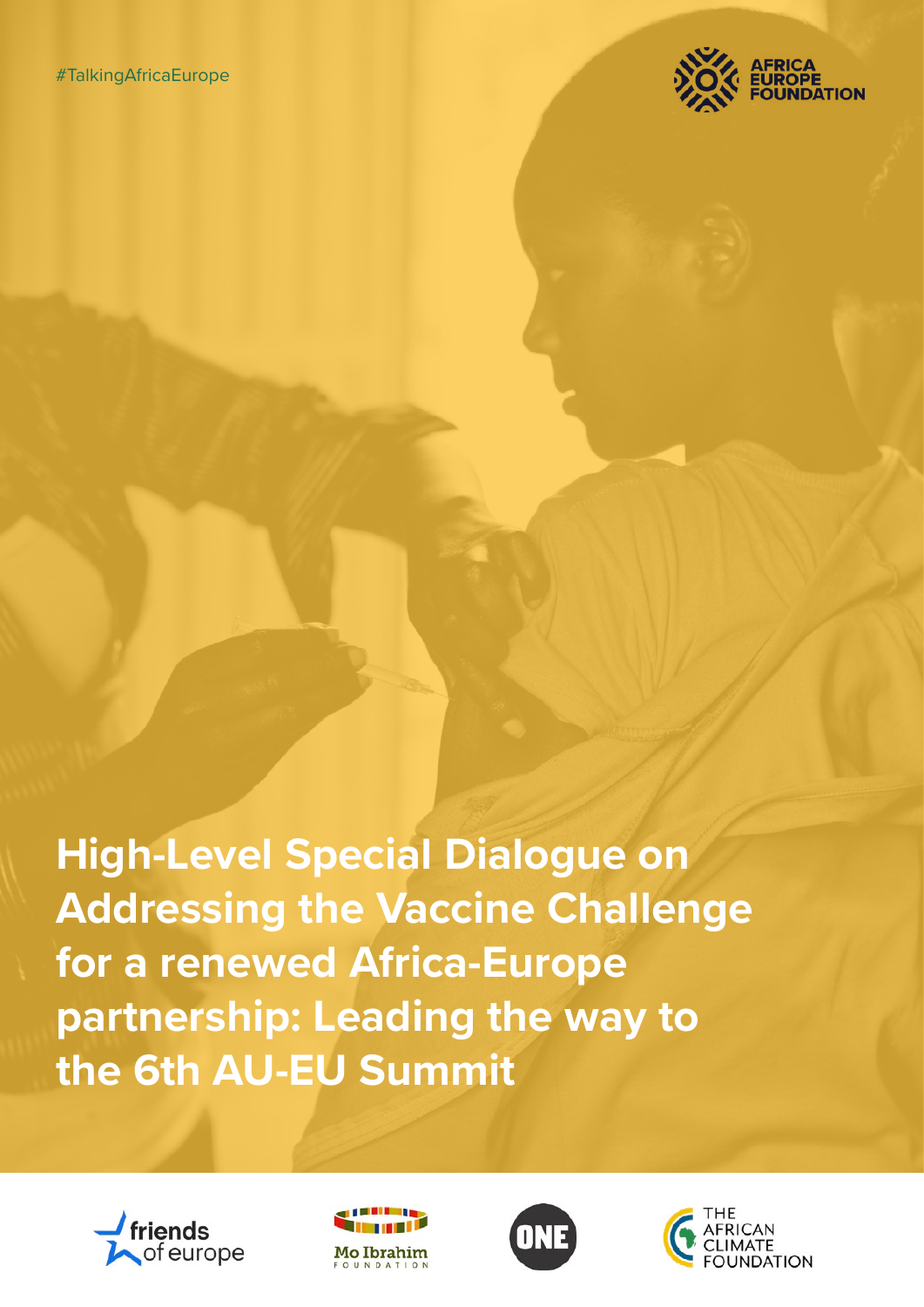## **CONTEXT**

The Africa-Europe Foundation has been co-founded in December 2020 by Friends of Europe and the Mo Ibrahim Foundation, in partnership with the African Climate Foundation and the ONE Campaign and with a multitude of stakeholders from civil society, business, policymaking and the youth sector across Africa and Europe. The purpose of the Africa-Europe Foundation is to facilitate multi-stakeholder dialogue and catalyse diverse partnerships that can revitalise Africa-Europe relations for the benefit of their people.

The 6th AU-EU Summit scheduled for mid- February 2022 represents a significant milestone in which to break new ground towards our shared future.

Ahead of this Summit, to facilitate an open and frank dialogue on key, potentially contentious, issues between our two continents, AEF is organising three high-level "Talking Africa-Europe" specials focusing on the priority issues of Climate and Energy (January 20), Migration and Mobility (January 27) and the Vaccine Challenge (February 3).

### **PROGRAMME**

More than one year after the launch of the global vaccination campaign, the COVID-19 pandemic continues to heavily impact health systems, economies and the day to day lives of citizens in both Africa and Europe.

This debate will touch on the immediate challenge of ensuring Africa's population's effective vaccination against COVID-19, and then on ways and means to develop local vaccine manufacturing capacity in Africa, in order to ensure long-term health security and autonomy.

Questions include:

- What are the latest update and prospects regarding COVID-19 cases and vaccination in Africa?
- Regarding the immediate challenge of COVID-19 vaccination in Africa, what are the current bottlenecks in both doses' availability and distribution? How can Europe /Africa partnership best address them?
- Regarding the long-term challenge of building Africa's vaccine manufacturing capacity, what needs to be addressed? How can Europe/Africa partnership best contribute to that challenge?

# **YouTube links**

- **• [View the debate in English](https://www.youtube.com/watch?v=hnhF7q4AY1w&t=1s)**
- **• [Regardez le débat en français](https://www.youtube.com/watch?v=U8mIEv5iC_s)**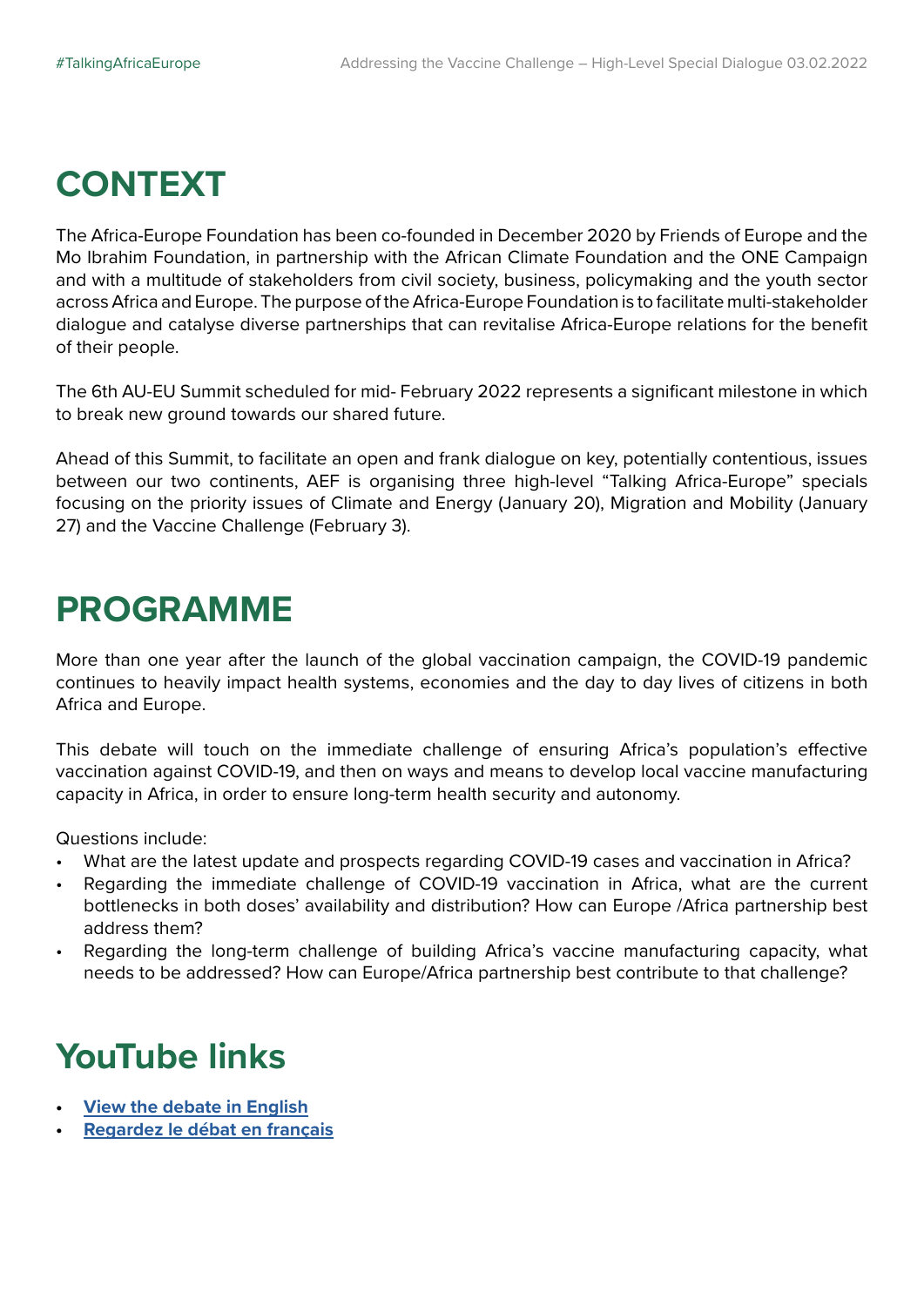# **DISCUSSANTS** (in alphabetical order)

**Abebe Aemro Selassie**, Director African Department, International Monetary Fund **Aboubacar Kampo**, Director of Health Programmes, UNICEF **Marie-Paule Kieny**, Chair of the Medicines Patent Pool Foundation, Chair of the French Scientific Committee on COVID-19 vaccine **Jeffrey Lazarus**, Associate Research Professor and Co-director of the Viral and Bacterial Infections Programme, Barcelona Institute for Global Health **Morena Makhoana**, Chief Executive Officer, The Biovac Institute **Matshidiso Moeti**, WHO Regional Director for Africa **Sierk Poetting**, Chief Operating Officer BioNTech **Martin Seychell**, Deputy Director-General, Directorate-General for International Partnership, European Commission **Mark Sprenger**, Special Envoy of Global Health, Ministry of Health, Welfare and Sports, Netherlands **Raji Tajudeen**, Head of Africa CDC Public Health Institutes & Research Division **Jutta Urpilainen**, European Commissioner for International Partnerships **Chrysoula Zacharopoulou**, MEP, co-chair of the COVAX Shareholders Council and co-chair of the Strategy groups of the Africa-Europe Foundation **Solomon Zewdu**, Deputy Director Africa Office, Bill & Melinda Gates Foundation

# **SUMMARY**

#### **03/02/2022 – Addressing the vaccine challenge for a renewed Africa-Europe partnership: Leading the way to the AU-EU summit**

• [Cliquez ici pour la version française](https://www.friendsofeurope.org/wp/wp-content/uploads/2022/02/AEF-Highlights_TalkingAfricaEurope_3-February_FR.pdf)

During the third and final high-level debate on 3 February 2022 leading up to the [EU-Africa Summit](https://www.consilium.europa.eu/en/meetings/international-summit/2022/02/17-18/) [on 17-18 February,](https://www.consilium.europa.eu/en/meetings/international-summit/2022/02/17-18/) participants discussed the current vaccine challenge in the context of the ongoing COVID-19 pandemic.

More than one year after the launch of the global vaccination campaign and just two weeks before the EU-African Union summit, the COVID-19 pandemic continues to heavily impact health systems, economies and the day to day lives of citizens in both Africa and Europe.

As of 26/1/2022, cumulative repot COVID-19 cases per 1 million population are nearly 25 times higher in the European Union (EU) than in Africa

However, the impact of COVID-19 in Africa may be greatly under-estimated: according to World Health Organization (WHO), about only one in seven COVID-19 infections are being detected in Africa Only seven out of 54 African countries have reached the 2021 year-end WHO target of fully vaccinating 40% of their people, compared to 26 out of the 27 EU countries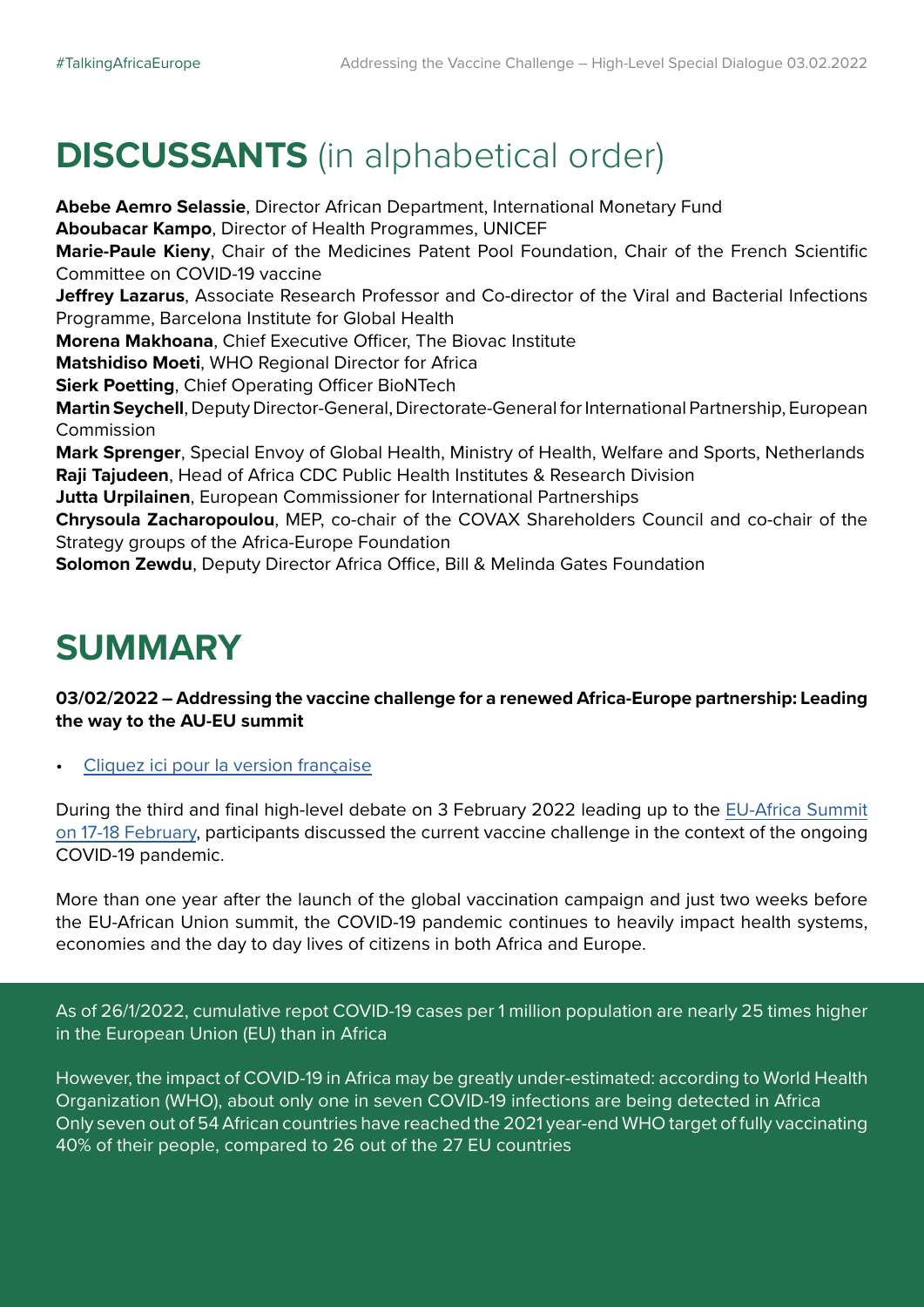In her opening statements, **Jutta Urpilainen**, European Commissioner for International Partnerships recalled the mantra that "When it comes to infectious diseases, none of us is safe until all of us are safe." ([09:24\)](https://youtu.be/hnhF7q4AY1w?t=564)

Summarising EU action in supporting the fight against COVID-19, she highlighted that "the EU has provided €46 billion to help 130 countries, 10 billion of which has gone to Africa." ([10:20](https://youtu.be/hnhF7q4AY1w?t=620))

However, she cautioned that "Equity demands more than donations,"[\(10:53](https://youtu.be/hnhF7q4AY1w?t=655)) , noting that "around half the vaccines have so far reached Africa, and it remains key to ensure that they reach people's arms". ([10:30](https://youtu.be/hnhF7q4AY1w?t=630))

She emphasised that as long as the general vaccination is still below 10% in Africa, "the whole international community has failed, because we haven't done enough". [\(40:09\)](https://youtu.be/hnhF7q4AY1w?t=2409)

Looking forward, the Commissioner shared the EU's goal to partner with Africa to support robust healthcare systems and pharmaceutical capabilities.

In the short term, the EU will "continue to support an urgent response to COVID-19 including the deployment of vaccines, with €100 million going towards supporting vaccine deployment in Africa." ([11:22\)](https://youtu.be/hnhF7q4AY1w?t=682)

For the longer term, the EU has already launched an initiative to support Africa's local pharmaceutical goals with a particular attention to vaccines with the aim of boosting vaccine manufacturing on the continent to the tune of €1 billion with projects underway in Rwanda, Senegal, South-Africa and Ghana.

**Matshidiso Moeti**, WHO Regional Director for Africa, provided an update of the current situation on the ground in Africa, describing how 11 million Africans have been infected by COVID-19 and a quarter of a million have died, albeit with significant regional disparities.

Moreover, the impact of COVID-19 in Africa may be greatly under-estimated. According to the World Health Organization (WHO), only one in seven COVID-19 infections are being detected in Africa.

Moeti went on to state that in the early phases of the pandemic, access to services related to HIV, tuberculosis, and family planning, amongst others, declined.

"We need to learn how to invest in peacetime. Much of what is happening today is happening in the context of crisis,"([22:14](https://youtu.be/hnhF7q4AY1w?t=1334)) she said, expressing the hope that by the next crisis Africa would be in a better situation in terms of access and resilience, with more robust health systems.

**Tajudeen Raji**, Head of the Division of Public Health Institutes and Research, Africa Centres for Disease Control and Prevention (Africa CDC), said that collaborating with partners including the WHO has been key to Africa's success story on vaccination.

"Even before the first vaccination was approved, we knew that Africa would be at the end of the queue and that it would trickle down after everyone has taken their share," [\(25:58](https://youtu.be/hnhF7q4AY1w?t=1558)) he said.

Raji mentioned the recent African Union heads of state meeting that discussed a report covering such questions as how Africa can strengthen health situations on the continent, increase human resources, and build local manufacturing capacity for vaccines.